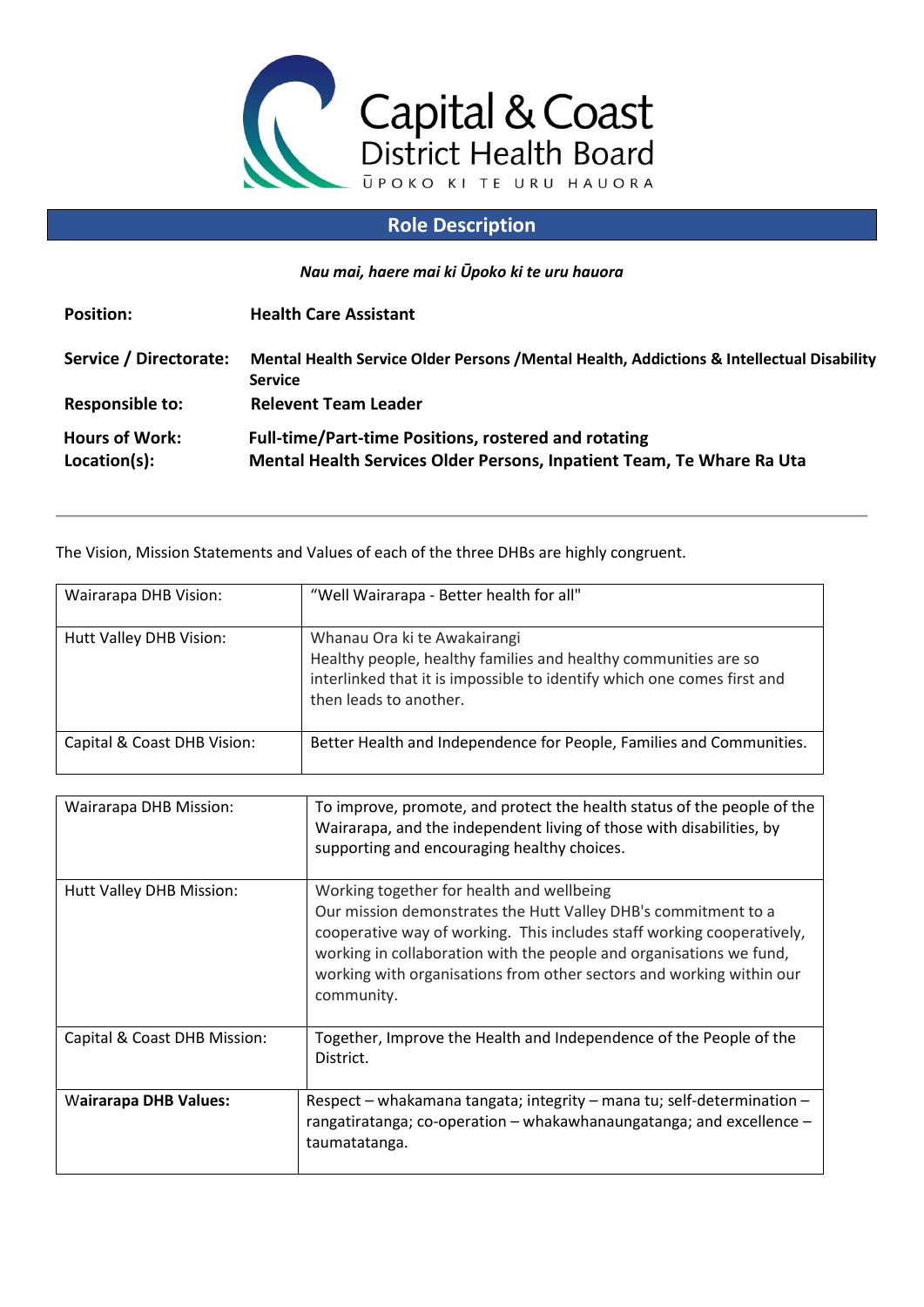| <b>Hutt Valley DHB Values:</b>         | 'Can do' – leading, innovating and acting courageously; Working together<br>with passion, energy and commitment; Trust through openness, honesty<br>respect and integrity; Striving for excellence.     |
|----------------------------------------|---------------------------------------------------------------------------------------------------------------------------------------------------------------------------------------------------------|
| <b>Capital &amp; Coast DHB Values:</b> | Innovation, Action, A focus on People and Patients, Living the Treaty,<br>Professionalism through Leadership, Honesty, Integrity and<br>Collaboration, Excellence through Effectiveness and Efficiency. |

## **Context**

#### **Wairarapa DHB**

Wairarapa District Health Board (DHB) is located 1.5 hours north of Wellington and Hutt Valley. It covers a large mainly rural geographic area from Cape Palliser on the south coast, to Mount Bruce in the north. Secondary hospital services are provided from the new 90 bed Wairarapa Hospital in Masterton, serving a population of around 40,000. Wairarapa DHB has a unique relationship with primary and community services to meet the needs of their population.

## **Hutt Valley DHB**

The Hutt Valley District Health Board (DHB) is a hospital and health provider in the Hutt Valley, located 20 minutes from Wellington.

Hutt Valley DHB provides secondary and tertiary, nursing and surgical hospital services along-side community based health care. The main facility is Hutt Hospital in Lower Hutt, which has 260 beds. Hutt Valley DHB funds local health providers and works collaboratively with the community to create and support multiple health education initiatives and projects within the region.

## **Capital and Coast DHB**

The Capital and Coast District Health Board (CCDHB) covers a region extending from Wellington to Otaki. It comprises delivery arms in primary, secondary and tertiary health. Hospital and Health Services (HHS) is primarily responsible for the hospital and health services delivered via a new Wellington Regional Hospital; a secondary and community facility at Kenepuru; a Forensic, Rehabilitation and Intellectual Disability Hospital at Ratonga Rua-o-Porirua; and Kapiti Community Hospital.

Collectively, joint services provided across the three DHBs are referred to as 3DHB in this role description.

## **Service perspective:**

The hospital and health services of the DHBs provide a range of services, one such group of services includes Mental Health, Addictions and Intellectual Disability (MHAID) Service. The Service has over 1400 employees and annual revenue of \$135m**.**

MHAIDS spans three DHBs - Wairarapa, Hutt Valley and Capital and Coast DHB's -and includes local, regional, and national services. The local MHAID services are provided from multiple sites within the 3DHB sub-region – greater Wellington, Hutt Valley and Wairarapa. Te Korowai Whariki services include regional forensic and rehabilitation services covering the Central region while the intellectual disability services extend the length and breadth of the country from six bases located in Whangarei, Auckland, Cambridge, Wellington, Christchurch, and Dunedin.

The core business of the Service is the provision of quality specialist services, integrated with primary and secondary providers in the communities we serve.

The Service is committed to the underlying principles of:

- The New Zealand Disability Strategy: Making a World of Difference Whakanui Oranga
- Te Tahuhu and the Mental Health Blueprint for Mental Health Services in New Zealand to guide and direct service design, delivery, development, and review

MHSOP Healthcare Assistant Role Description September 2021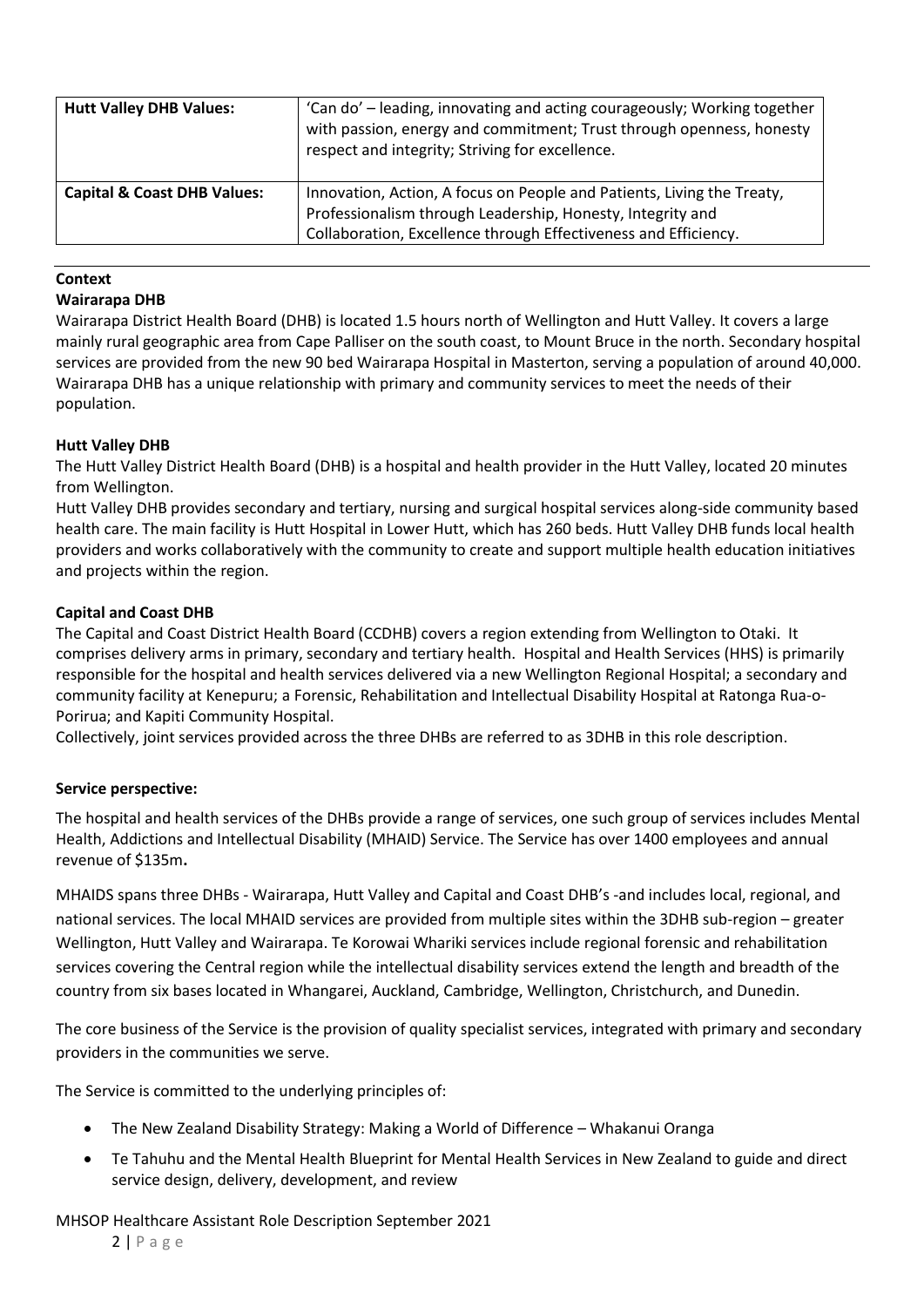- Intellectual Disability High and Complex Framework
- Te Tiriti o Waitangi as the founding document of Aoteroa/New Zealand.

The Service has access to business support services including Human Resources and Finance. In addition, management and delivery of clinical services across the Service is underpinned by consultation, advice, and support from a range of cultural, consumer, and family advisors, and business, quality and organisational development personnel.

#### **Role perspective:**

The Health Care Assistant (HCA) is part of the unregulated health workforce and therefore must always work under direction and/or delegation of a Registered Nurse (RN). The HCA role is task-specific and has defined boundaries. The HCA is part of a collaborative health care team; they assist the RN to meet the patient/client needs when it is appropriate for the RN to delegate aspects of care to a trained unregulated healthcare role. The HCA contributes to the successful operation of the nursing team, understands and applies the Code of Rights and Consumer Code of Health.

All HCAs will undertake a programme of study towards the Level 3 National Certificate in Health and WellBeing Support or the NZQA Level 4 National Certificate in Mental Health Support Work.The RN may delegate aspects of the patient/client care activities to HCAs when the work does not require professional nursing knowledge, judgement and skill. The HCA must seek guidance and supervision when needed. The HCA may also be allocated service activities or duties that contribute to the service function and delivery. HCA working hours will be decided by the clinical area and may include rostered and rotating shifts depending on the area of practice.Specific training will be provided to ensure the HCA has appropriate skills according to the employer and service expectations.

The HCA gives and receives feedback on their performance in an annual performance appraisal with the manager. Recognition of advancing level of skill /knowledge is incorporated into the NZ Nurses' Organisation (NZNO) Multi-Employer Collective Agreement (MECA). There are two levels - known as 'Merit Steps'. Steps One and Two have a monetary allowance paid on successful completion of a pre-determined set of criteria. HCAs may apply for Merit Step One or Two depending on their level of skill / knowledge. Merit Step criteria are included in the next section of this Role Description, where HCA accountabilities are described in five categories.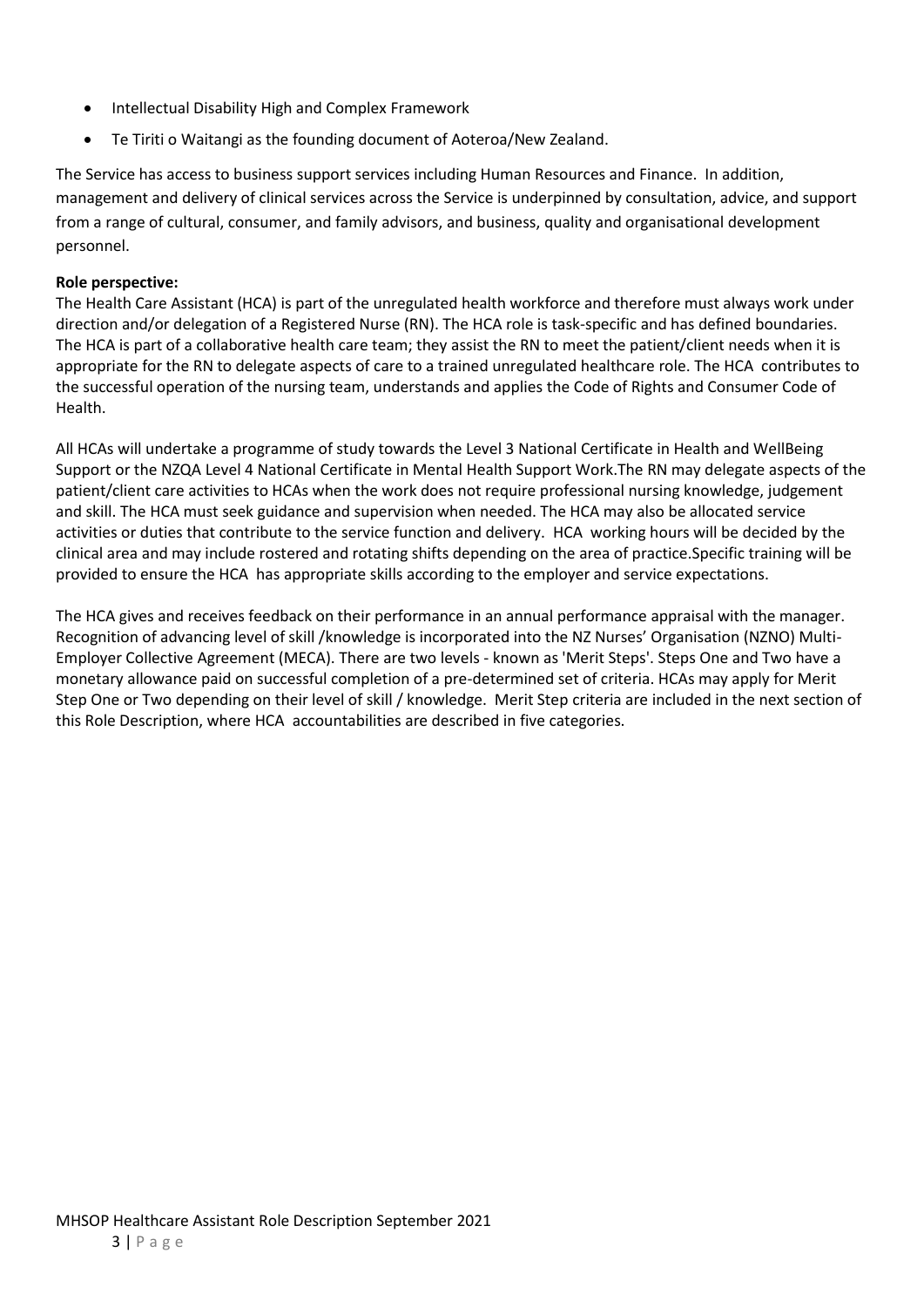#### **Purpose of the role**

To provide assistance to the health care team, by focusing on the patient's comfort and performing delegated patient care duties, including completing personal cares and service activities as required.

## **Key Accountabilities**

| <b>Key Accountability</b>                                                                             | <b>Deliverables / Outcomes</b>                                                                                                                                                                                                                                                                                                                                                                                                                                                                                                                                                                                                                                                                                                                               | <b>Key Performance Indicators /</b>                                                                                                                                                                                                                                                                                                                                                                                                                                                                                                                                                                                                                                                                                                                                                              |
|-------------------------------------------------------------------------------------------------------|--------------------------------------------------------------------------------------------------------------------------------------------------------------------------------------------------------------------------------------------------------------------------------------------------------------------------------------------------------------------------------------------------------------------------------------------------------------------------------------------------------------------------------------------------------------------------------------------------------------------------------------------------------------------------------------------------------------------------------------------------------------|--------------------------------------------------------------------------------------------------------------------------------------------------------------------------------------------------------------------------------------------------------------------------------------------------------------------------------------------------------------------------------------------------------------------------------------------------------------------------------------------------------------------------------------------------------------------------------------------------------------------------------------------------------------------------------------------------------------------------------------------------------------------------------------------------|
| Performance<br>1.<br>Review-<br>Mandatory for all<br>HCA's<br><b>Principles of</b><br><b>Practice</b> | Knows and adheres to the boundaries<br>$\bullet$<br>of the HCA role<br>Knows and adheres to the principles of<br>$\bullet$<br>direction and delegation<br>Demonstrate reliability and punctuality<br>٠<br>in attendance to work<br>Understands and applies the Code of<br>$\bullet$<br><b>Health and Disability Services</b><br>Consumers Rights (Code of Rights).<br>Promote good public relations through<br>positive interaction with patients,<br>families, visitors and all other health<br>care professionals.                                                                                                                                                                                                                                         | <b>Measures</b><br>Ensures they do not undertake<br>activities requiring nursing<br>knowledge, judgment and skill<br>such as assessing, planning and<br>evaluating patient care, patient<br>health teaching and counselling,<br>administering medications, or<br>delegating tasks to others.<br>Refers issues outside of<br>$\bullet$<br>boundaries of HCA role to RN<br>Demonstrates knowledge and<br>$\bullet$<br>understanding of the direction<br>and delegation policy<br>Manager's feedback<br>٠<br>Demonstrates knowledge and<br>$\bullet$<br>understanding of the Code of<br>Rights<br>Assisting patients, families with<br>٠<br>queries and referring on to<br>appropriate team member.<br>Refers queries and requests to<br>the appropriate health<br>professional in a timely fashion |
| Support Patient /<br><b>Client Care</b>                                                               | Actively listens to patients and<br>other staff to ensure care and<br>tasks are completed correctly.<br>Respect and provide privacy,<br>$\bullet$<br>confidentiality and dignity to<br>patients/families.<br>Provide directed delivery of<br>normal general activities of daily<br>living (ADLs) for stable patients<br>e.g. toileting, mobilisation.<br>Activities such as showers/<br>washes, shaves, oral cares,<br>assistance with feeding and<br>positioning usually applies to the<br>inpatient setting or community<br>district nursing patient only.<br>Support nurses by directly<br>assisting them to undertake<br>activities<br>Answer patients' and/or<br>family/whanau queries and<br>respond to simple requests or<br>locate a RN as required. | Follows instructions and passes<br>$\bullet$<br>on relevant information to RN<br>Follows C&C DHB privacy policy<br>$\bullet$<br>and code of conduct<br>Reports back to the RN when<br>tasks completed<br>Reports back to RN promptly,<br>objectively and accurately<br>Team feedback                                                                                                                                                                                                                                                                                                                                                                                                                                                                                                             |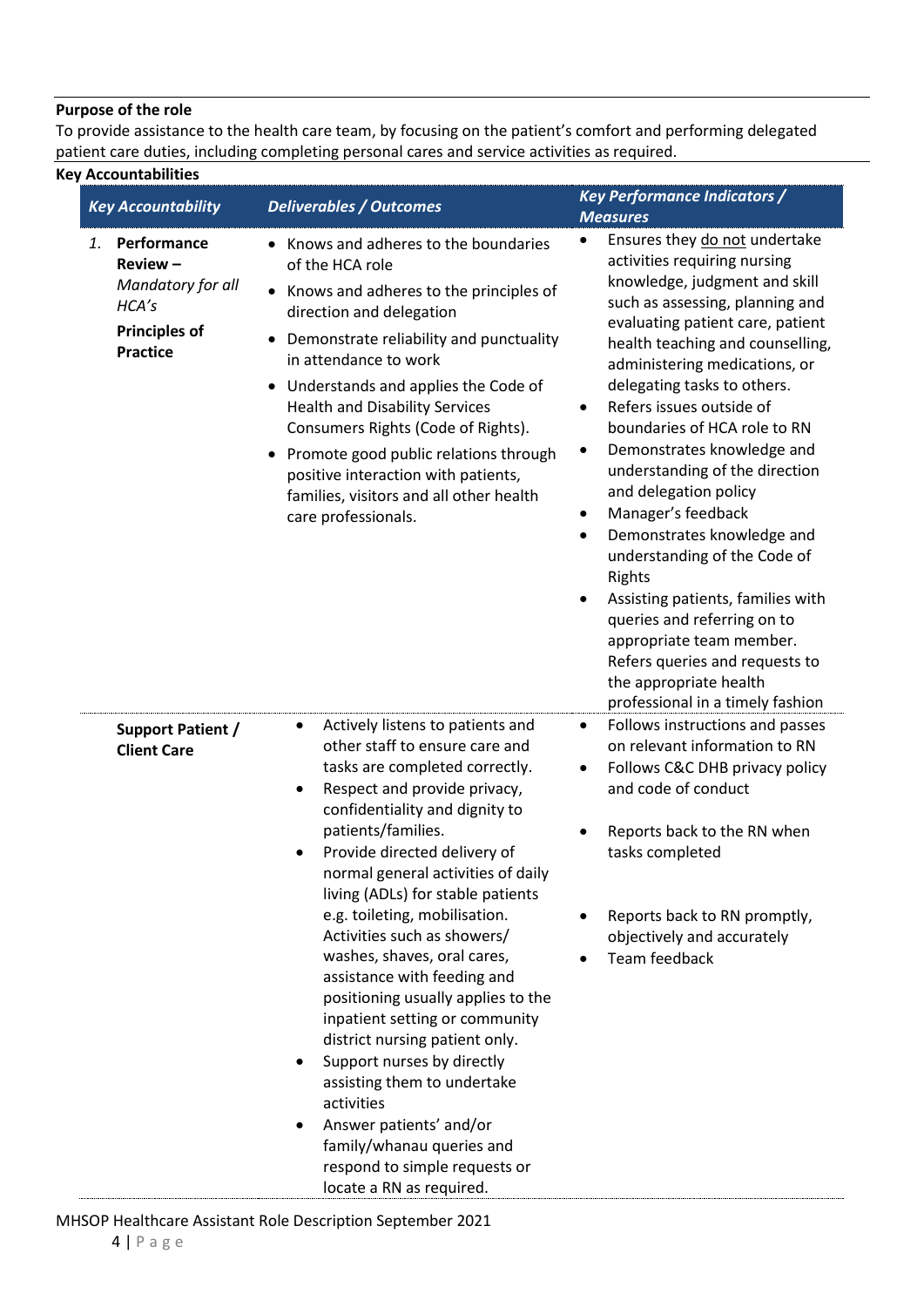| <b>Key Accountability</b>                                       | <b>Deliverables / Outcomes</b>                                                                                                                                                                                                                                                                                                                                                                                                                                                                                                                                                                                                                                                                                                       | <b>Key Performance Indicators /</b><br><b>Measures</b>                                                                                                                                                                                                                                                                                                                                                                                                                                                                                   |
|-----------------------------------------------------------------|--------------------------------------------------------------------------------------------------------------------------------------------------------------------------------------------------------------------------------------------------------------------------------------------------------------------------------------------------------------------------------------------------------------------------------------------------------------------------------------------------------------------------------------------------------------------------------------------------------------------------------------------------------------------------------------------------------------------------------------|------------------------------------------------------------------------------------------------------------------------------------------------------------------------------------------------------------------------------------------------------------------------------------------------------------------------------------------------------------------------------------------------------------------------------------------------------------------------------------------------------------------------------------------|
|                                                                 | In patient areas only: Undertake<br>patient supervision and related<br>care activities (watches) under<br>direction of RN.                                                                                                                                                                                                                                                                                                                                                                                                                                                                                                                                                                                                           |                                                                                                                                                                                                                                                                                                                                                                                                                                                                                                                                          |
| <b>Manage service</b><br>activities or duties<br>(tasks)        | Follow allocated activities or<br>$\bullet$<br>duties (task) lists<br>Maintains a safe, clean and<br>$\bullet$<br>functional environment for<br>patients<br>Work with team to keep<br>٠<br>environment and service areas<br>clean and tidy<br>Clean equipment as directed by a<br>٠<br>RN.<br>Maintain stock levels by bed<br>$\bullet$<br>spaces or in clinic rooms and<br>clinical trolleys as guided by<br>service task lists.<br>Economic and efficient use is<br>$\bullet$<br>made of hospital/DHB supplies.<br>Team support functions e.g.<br>$\bullet$<br>answering phones, attending to<br>visitors and other inquiries.<br>Assisting with administrative tasks<br>٠<br>as required, e.g. filing,<br>photocopying and faxing | • Tasks completed in a timely<br>manner<br>• Environment is uncluttered and<br>welcoming for patients<br>• Area is clean and tidy.<br>Team feedback<br>• Area is adequately and not over<br>stocked.<br>Supply levels of stock are<br>monitored and the Team Leader<br>is advised when stock numbers<br>vary significantly from the par<br>level. Supplies are used<br>appropriately.<br>• Team feedback, phone messages<br>are accurate; manner is<br>professional when attending to<br>visitors and other inquiries<br>• Team feedback |
| <b>HCA Mandatory</b><br>and other training                      | Attends and participates in annual<br>$\bullet$<br>HCA mandatory training e.g.<br>Infection Control, CPR, Fire and<br><b>Manual Handling</b>                                                                                                                                                                                                                                                                                                                                                                                                                                                                                                                                                                                         | Mandatory training is completed<br>annually and skills are reflected in<br>everyday practice                                                                                                                                                                                                                                                                                                                                                                                                                                             |
| 2.<br><b>Cultural Sensitivity</b><br>Mandatory for all<br>HCA's | Awareness and commitment to<br>the principles of the Treaty of<br>Waitangi.<br>Demonstrates awareness,<br>$\bullet$<br>sensitivity and respect of others:<br>acknowledging and responding to<br>each person's individual and<br>cultural need(s).<br>Communication skills that show<br>respect for peoples individual and<br>different cultural needs and<br>different communication needs.<br>Demonstrates thoughtfulness to<br>maintains respect and sensitivity<br>to patient and their<br>family/whanau<br>Communicates and works well<br>with health care team.                                                                                                                                                                 | Treaty of Waitangi<br>Ensures patients are greeted and<br>are always treated with courtesy<br>and dignity while receiving care<br>• Feedback about communication<br>from patients / family / whanau is<br>positive<br>• Cultural needs are respected and<br>met<br>• Team feedback<br>Responsive to feedback and<br>develops in areas where this is<br>desirable                                                                                                                                                                         |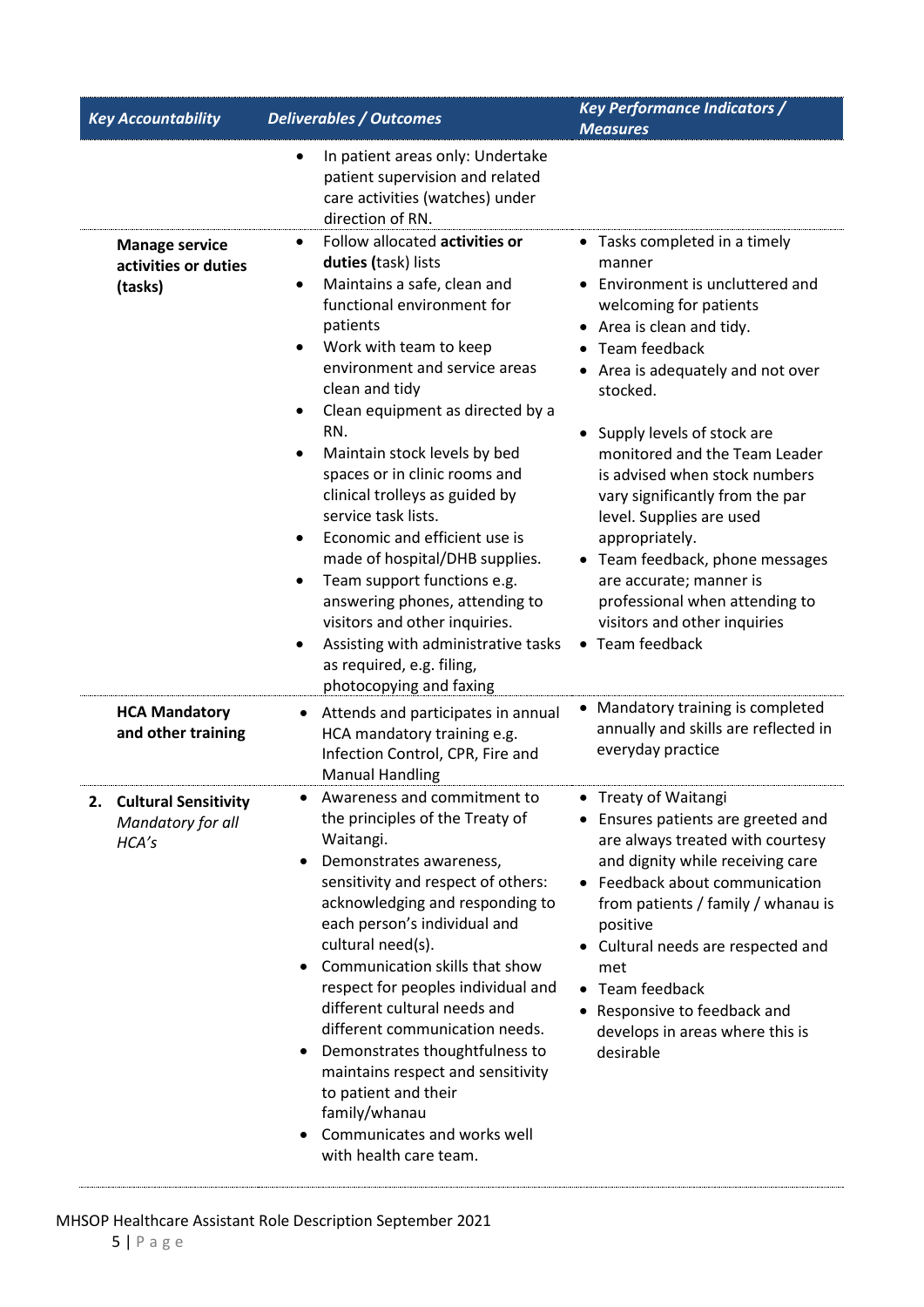|    | <b>Key Accountability</b>                               | <b>Deliverables / Outcomes</b>                                                                                                                                                                                                                                                                                                                                                                                                                                                                                                             | <b>Key Performance Indicators /</b><br><b>Measures</b>                                                                                                             |
|----|---------------------------------------------------------|--------------------------------------------------------------------------------------------------------------------------------------------------------------------------------------------------------------------------------------------------------------------------------------------------------------------------------------------------------------------------------------------------------------------------------------------------------------------------------------------------------------------------------------------|--------------------------------------------------------------------------------------------------------------------------------------------------------------------|
| 3. | Communication                                           |                                                                                                                                                                                                                                                                                                                                                                                                                                                                                                                                            |                                                                                                                                                                    |
|    |                                                         | All HCAs must meet 1 of the criteria (A or B or C) HCAs on Merit Step One must meet 2 of the 3 criteria                                                                                                                                                                                                                                                                                                                                                                                                                                    |                                                                                                                                                                    |
|    |                                                         | HCAs on Merit Step Two must meet all 3 criteria                                                                                                                                                                                                                                                                                                                                                                                                                                                                                            |                                                                                                                                                                    |
|    | A. Team<br>Communication                                | Undertakes effective, accurate<br>$\bullet$<br>and timely communication with<br>appropriate team members<br>including understanding and<br>applying instructions.                                                                                                                                                                                                                                                                                                                                                                          | • Uses effective, accurate and<br>timely communication with team<br>members and uses good<br>communication skills to seek<br>advice or clarification in situations |
|    | <b>B. Patient / Family</b><br>/ Whanau<br>Communication | Uses a variety of communication<br>$\bullet$<br>techniques with<br>patient/family/whanau that<br>demonstrates respect and<br>empathy in any given situation.                                                                                                                                                                                                                                                                                                                                                                               | requiring this.<br>• Demonstrates verbal / non-verbal<br>communication techniques that<br>enable a positive outcome for a<br>patient / family / whanau.            |
|    | <b>C. Self-Direction</b>                                | Is self-directed as appropriate to<br>task list and can use initiative                                                                                                                                                                                                                                                                                                                                                                                                                                                                     | Team feedback                                                                                                                                                      |
| 4. | <b>Additional Responsibilities / Skills</b>             |                                                                                                                                                                                                                                                                                                                                                                                                                                                                                                                                            |                                                                                                                                                                    |
|    |                                                         | HCAs not on a Merit Step do not have to meet this category<br>HCAs on Merit Step One must meet 1 of the 3 criteria (A or B or C)<br>HCAs on Merit Step Two must meet all 3 criteria                                                                                                                                                                                                                                                                                                                                                        |                                                                                                                                                                    |
|    | A. Agreed<br><b>Responsibilities</b>                    | Undertakes an agreed additional<br>responsibility in the work area by<br>appropriate level of involvement<br>and promotion of activities. An<br>example of the agreed<br>responsibility may include, but is<br>not limited to, one of the<br>following:<br>Equipment / technical skills<br>$\circ$<br>Quality improvement<br>O<br>activities<br>Being the Health and Safety<br>$\circ$<br>representative<br>O Being the Manual Handling<br>representative<br>Infection control<br>$\Omega$<br>Being the Union<br>$\circ$<br>representative | • Feedback from team, manager<br>and/or area nurse, specialist or<br>educator e.g. Occupational<br>Health, Infection Control                                       |
|    | B. Learning /<br><b>Educational</b>                     | Stock control<br>$\Omega$<br>Cost effective initiatives<br>O<br>Project participation<br>O<br>Environmental initiatives /<br>responsibilities<br>Can describe additional<br>responsibility(s) and level of<br>involvement with appropriate<br>verification of contribution to the                                                                                                                                                                                                                                                          | Team feedback<br>Summary of learning / education                                                                                                                   |
|    | <b>Activities</b>                                       | team and area.<br>• Undertakes additional learning /<br>educational activities relevant to the                                                                                                                                                                                                                                                                                                                                                                                                                                             | opportunities that they have<br>participated in and how new<br>knowledge or skills have been                                                                       |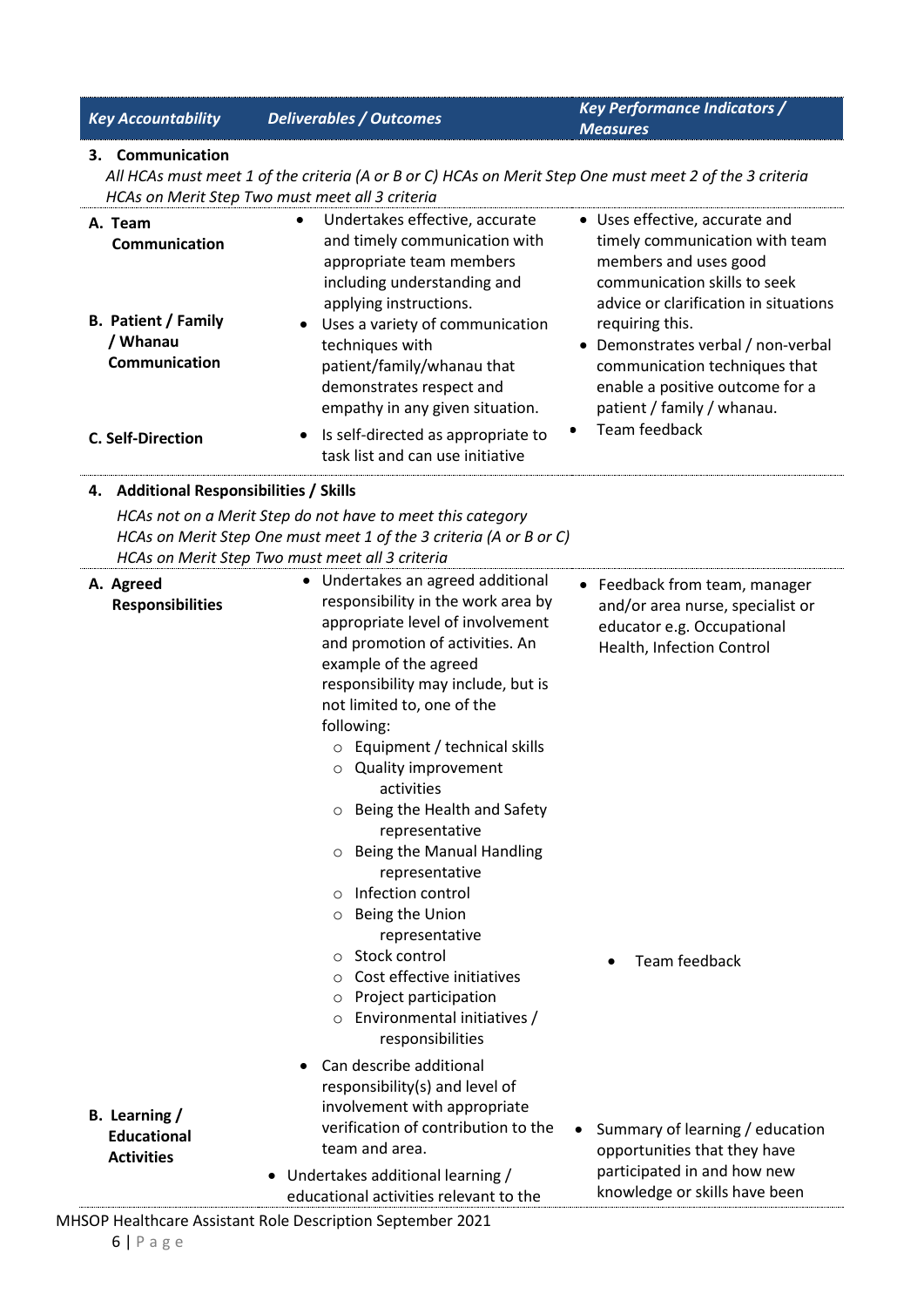| <b>Key Accountability</b>                                                     | <b>Deliverables / Outcomes</b>                                                                                                                                                              | <b>Key Performance Indicators /</b><br><b>Measures</b>                              |
|-------------------------------------------------------------------------------|---------------------------------------------------------------------------------------------------------------------------------------------------------------------------------------------|-------------------------------------------------------------------------------------|
| C. Role Model                                                                 | role and demonstrates application of<br>learning to work.                                                                                                                                   | applied to work and role<br>development.<br>• Participation as a 'buddy' /          |
|                                                                               | Is considered a role model with the<br>$\bullet$<br>ability and willingness to act as a<br>'buddy' / support / resource person for<br>the orientation of new and existing<br>staff.         | support /resource person.<br>• Team feedback.                                       |
| <b>5: Team Contribution</b><br>HCAs on Merit Step Two must meet both criteria | HCAs not on a Merit Step do not have to meet this category<br>HCAs on Merit Step One must meet 1 of the 2 criteria (A or B)                                                                 |                                                                                     |
| <b>Positive</b><br>А.<br><b>Contribution</b>                                  | Demonstrates a positive contribution<br>to the effective functioning of the team<br>/ service.<br>An example may include one of the<br>following:                                           | Team feedback                                                                       |
|                                                                               | Anticipates unplanned activities in<br>$\circ$<br>team/service and demonstrates<br>willingness to assist the team to<br>manage these situations.<br>Identifies opportunities for<br>$\circ$ |                                                                                     |
|                                                                               | improvements in the workplace,<br>and works with the team to initiate<br>required changes.                                                                                                  |                                                                                     |
|                                                                               | Suggests and develops processes<br>$\circ$<br>for improving efficiency of day to<br>day work processes.                                                                                     |                                                                                     |
|                                                                               | Positively assists with implementing<br>O<br>new plans / projects / systems /<br>processes.                                                                                                 |                                                                                     |
|                                                                               | Shows adaptability to changing<br>O<br>circumstances within workplace.                                                                                                                      |                                                                                     |
|                                                                               | Provides an example of how they<br>$\circ$<br>have positively contributed to the<br>functioning of the team / service.                                                                      |                                                                                     |
|                                                                               | Knowledge of available<br>$\circ$<br>organisational resources / services /<br>staff necessary to achieve desired                                                                            |                                                                                     |
| <b>Initiative</b><br>В.                                                       | outcome.<br>Without prompting, takes initiative in<br>response to changing demands of the<br>work / service environment.                                                                    | • Is responsive to changing<br>demands in order to assist team<br>members.          |
| 6. Health and Safety                                                          | • Complies with responsibilities under<br>the Health and Safety in Employment<br>Act 1992.                                                                                                  | Has read and understood<br>$\bullet$<br>health and safety policy and<br>procedures. |

# MHSOP Healthcare Assistant Role Description September 2021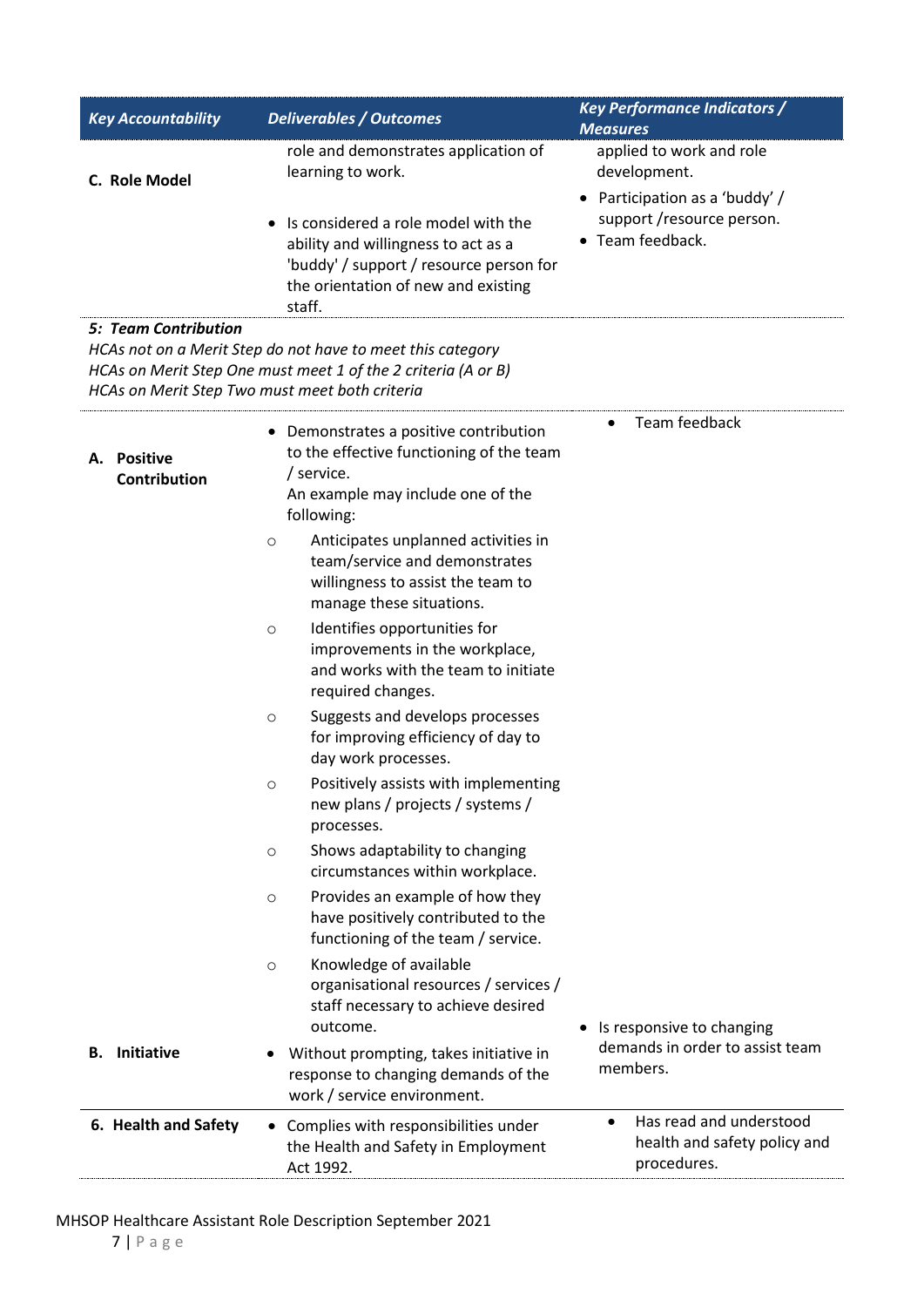| <b>Key Accountability</b> | <b>Deliverables / Outcomes</b> | <b>Key Performance Indicators /</b><br><b>Measures</b>                                                                                                                                                                                                                                                                        |
|---------------------------|--------------------------------|-------------------------------------------------------------------------------------------------------------------------------------------------------------------------------------------------------------------------------------------------------------------------------------------------------------------------------|
|                           |                                | Actively supports and<br>$\bullet$<br>complies with health and<br>safety policy and<br>procedures.<br>Uses protective clothing and<br>equipment.<br>Actively participates in the<br>hazard management and<br>identification process.<br>Proactively reports and<br>remedies any unsafe work<br>condition, accident or injury. |

**Key Relationships & Authorities**